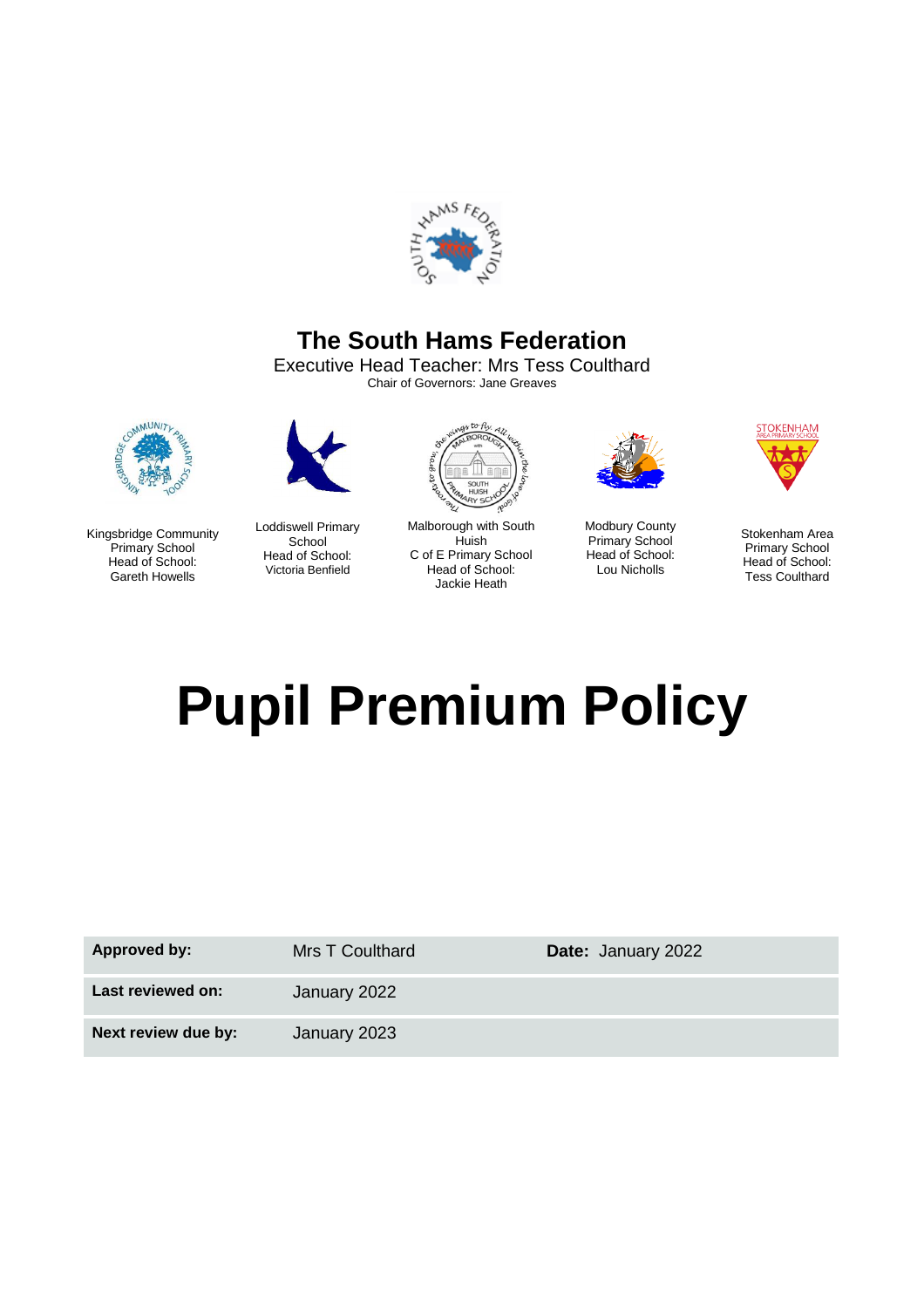# **Contents**

| 2. Legislation and guidance3  |
|-------------------------------|
| 3. Purpose of the grant3      |
|                               |
|                               |
| 6. Roles and responsibilites4 |
| 7. Monitoring arrangements5   |
|                               |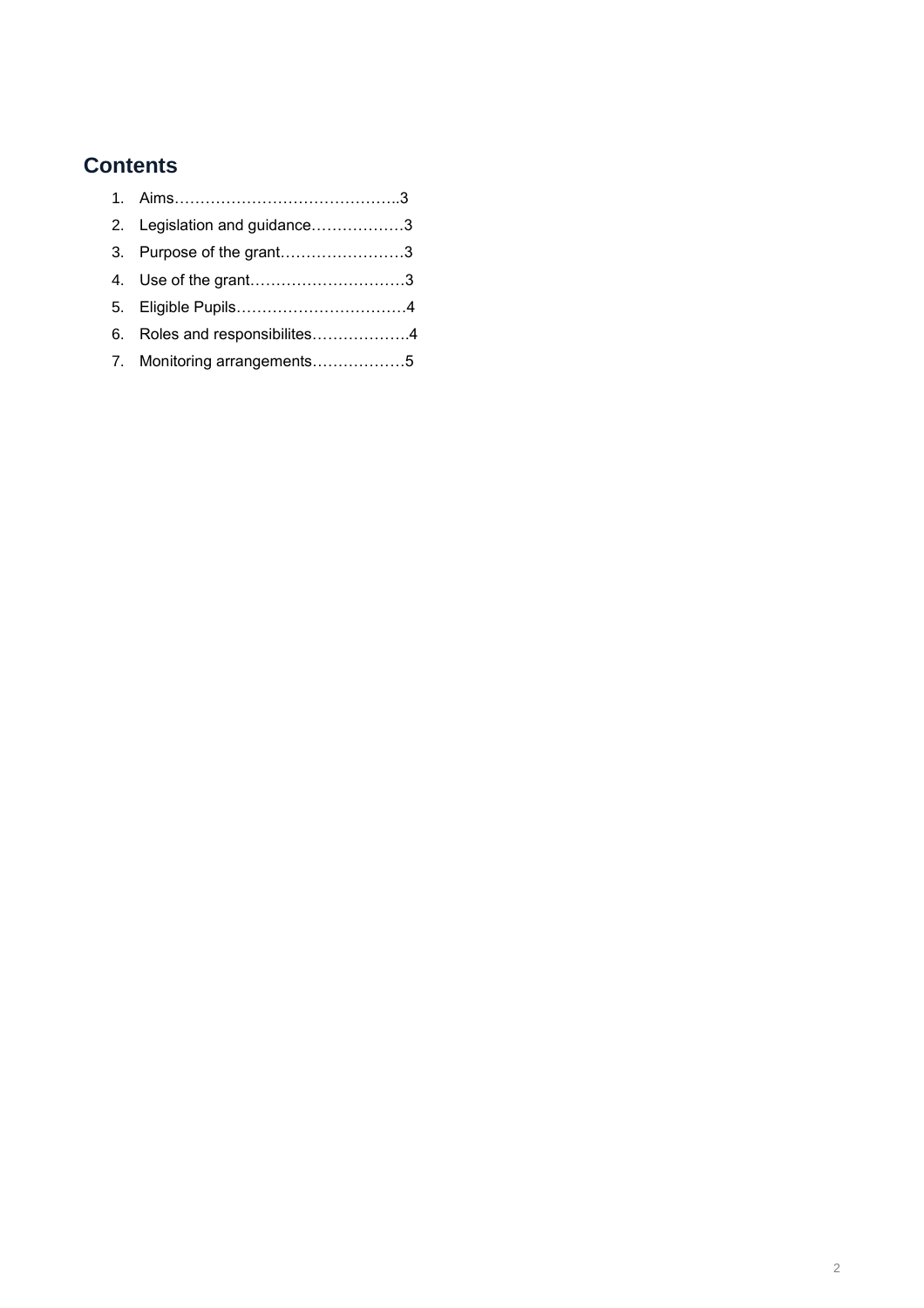## **1. Aims**

This policy aims to:

- **Provide background information** about the pupil premium grant so that all members of the school community understand its purpose and which pupils are eligible
- Set out **how the school will make decisions** on pupil premium spending
- **Summarise the roles and responsibilities of those involved** in managing the pupil premium in school

# **2. Legislation and guidance**

This policy is based on the [pupil premium conditions of grant guidance \(2021-2022\),](https://www.gov.uk/government/publications/pupil-premium-allocations-and-conditions-of-grant-2021-to-2022/pupil-premium-conditions-of-grant-2021-to-2022-for-local-authorities) published by the Education and Skills Funding Agency. It is also based on guidance from the Department for Education (DfE) on [virtual school heads' responsibilities concerning the pupil premium,](https://www.gov.uk/guidance/pupil-premium-virtual-school-heads-responsibilities) and the [service premium.](https://www.gov.uk/guidance/service-premium-information-for-schools)

In addition, this policy refers to the DfE's information on [what maintained schools must publish online.](https://www.gov.uk/guidance/what-maintained-schools-must-publish-online#pupil-premium)

# **3. Purpose of the grant**

The pupil premium grant is additional funding allocated to publicly funded schools to raise the attainment of disadvantaged pupils and support pupils with parents in the armed forces.

The school will use the grant to support these groups, which comprise pupils with a range of different abilities, to narrow any achievement gaps between them and their peers.

We also recognise that not all pupils eligible for pupil premium funding will have lower attainment than their peers. In such cases, the grant will be used to help improve pupils' progress and attainment so that they can reach their full potential.

# **4. Use of the grant**

Our spending strategy is informed by research evidence, referring to a range of sources, including the [guide](https://educationendowmentfoundation.org.uk/evidence-summaries/pupil-premium-guide/) [published by the Education Endowment Foundation \(EEF\)](https://educationendowmentfoundation.org.uk/evidence-summaries/pupil-premium-guide/)

We have a range of provision in place to support children who belong to vulnerable groups, including those who are socially disadvantaged. This provision has the full support of the Board of Governors and includes:

- $\Rightarrow$  Providing the best possible delivery of learning experiences in the classroom to meet the needs of all pupils
- $\Rightarrow$  Providing small group work with experienced HLTA's focussed on overcoming gaps in learning
- $\Rightarrow$  1:1 support
- $\Rightarrow$  Additional teaching and learning opportunities provided by teachers, TAs or external agencies
- $\Rightarrow$  Additional support for assessments, training and advice from specialists such as speech therapists, educational psychologists etc
- $\Rightarrow$  Access to therapeutic interventions and advice
- $\Rightarrow$  Paying for activities that broaden the curriculum and contributing towards the cost of school uniform to the value of £100 per annum for those children who qualify for Pupil Premium either because they are entitled to Free School Meals or are Children in Care.

All of our work funded by the Pupil Premium will be aimed at accelerating progress so that the vast majority of children leave the schools within the South Hams Federation at, or above, the national average. We also aim for every child to make progress by the end of Year 6 given their starting point.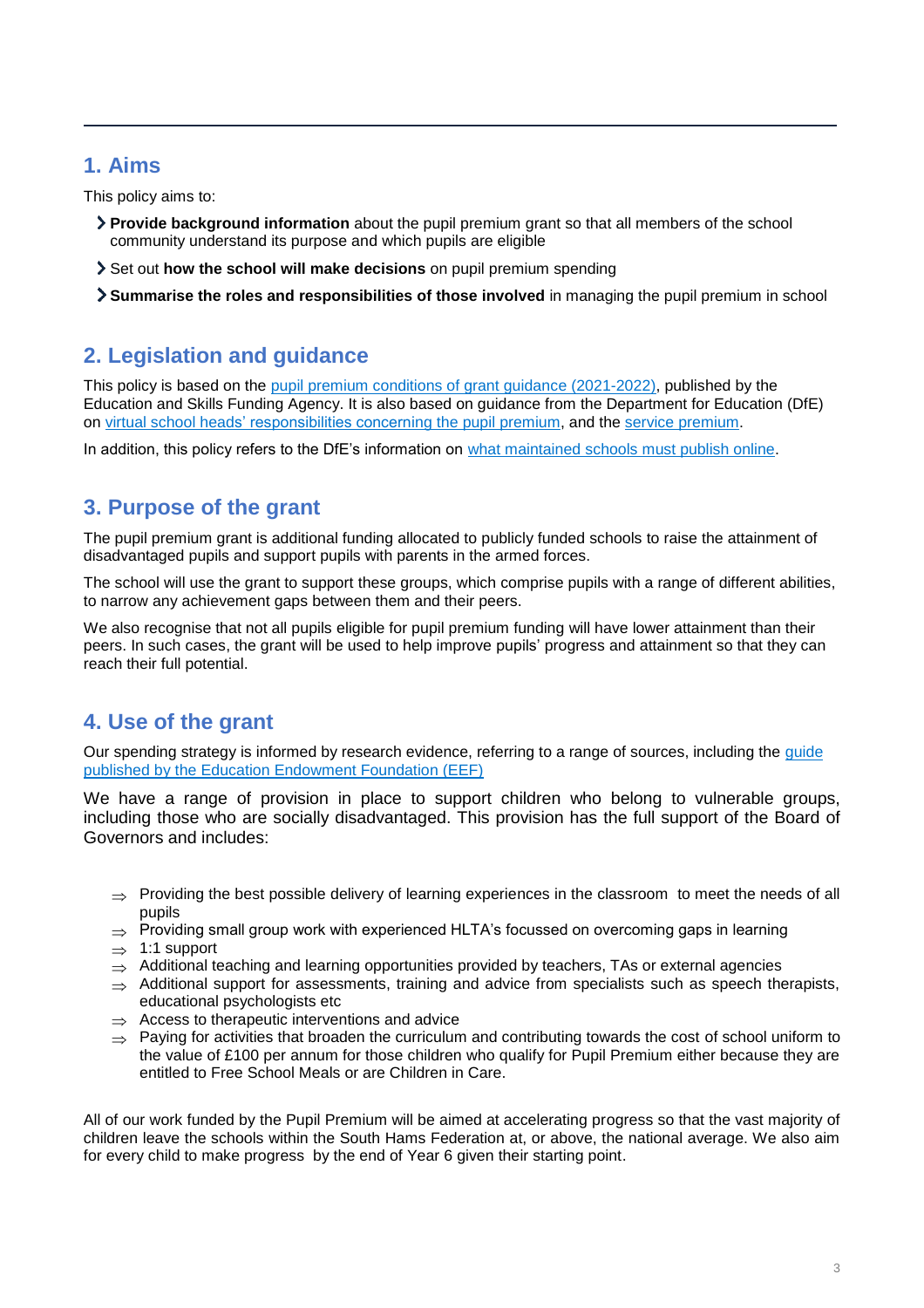We will publish our strategy on the school's use of the pupil premium in each academic year on the school website, in line the DfE's requirements on what maintained schools must publish online and using the templates on GOV.UK.

Our pupil premium strategy is available on our school website.

## **5. Eligible pupils**

The pupil premium is allocated to the school based on the number of eligible pupils in Reception to Year 6

Eligible pupils fall into the categories explained below.

#### **5.1 Ever 6 free school meals**

Pupils recorded in the most recent October school census who are known to have been eligible for free school meals at any point in the last 6 years (as determined by the DfE's latest conditions of grant guidance).

This includes pupils first known to be eligible for free school meals in the most recent October census.

It does not include pupils who received universal infant free school meals but would not have otherwise received free lunches.

#### **5.2 Looked after children**

Pupils who are in the care of, or provided with accommodation by, a local authority in England or Wales for at least 1 day. Allocations will be provisionally based on the children looked-after data return in March of the previous year, and then confirmed in December of the current year based on the children looked-after data return in March of the current year.

#### **5.3 Post-looked after children**

Pupils recorded in the most recent October census who were looked after by an English or Welsh local authority immediately before being adopted, or who left local authority care on a special guardianship order or child arrangements order.

#### **5.4 Ever 6 service children**

Pupils recorded in the most recent October census:

- With a parent serving in the regular armed forces
- Who have been registered as a 'service child' in the school census at any point in the last 6 years (as determined by the DfE's latest conditions of grant guidance), including those first recorded as such in the most recent October census
- In receipt of a child pension from the Ministry of Defence because one of their parents died while serving in the armed forces

### **6. Roles and responsibilities**

#### **6.1 Headteacher and Pupil Premium Lead**

The headteacher and Pupil Premium Lead are responsible for:

- $\geq$  Keeping this policy up to date, and ensuring that it is implemented across the school
- Ensuring that all school staff are aware of their role in raising the attainment of disadvantaged pupils and supporting pupils with parents in the armed forces
- Planning pupil premium spending and keeping this under constant review, using an evidence-based approach and working with virtual school heads where appropriate